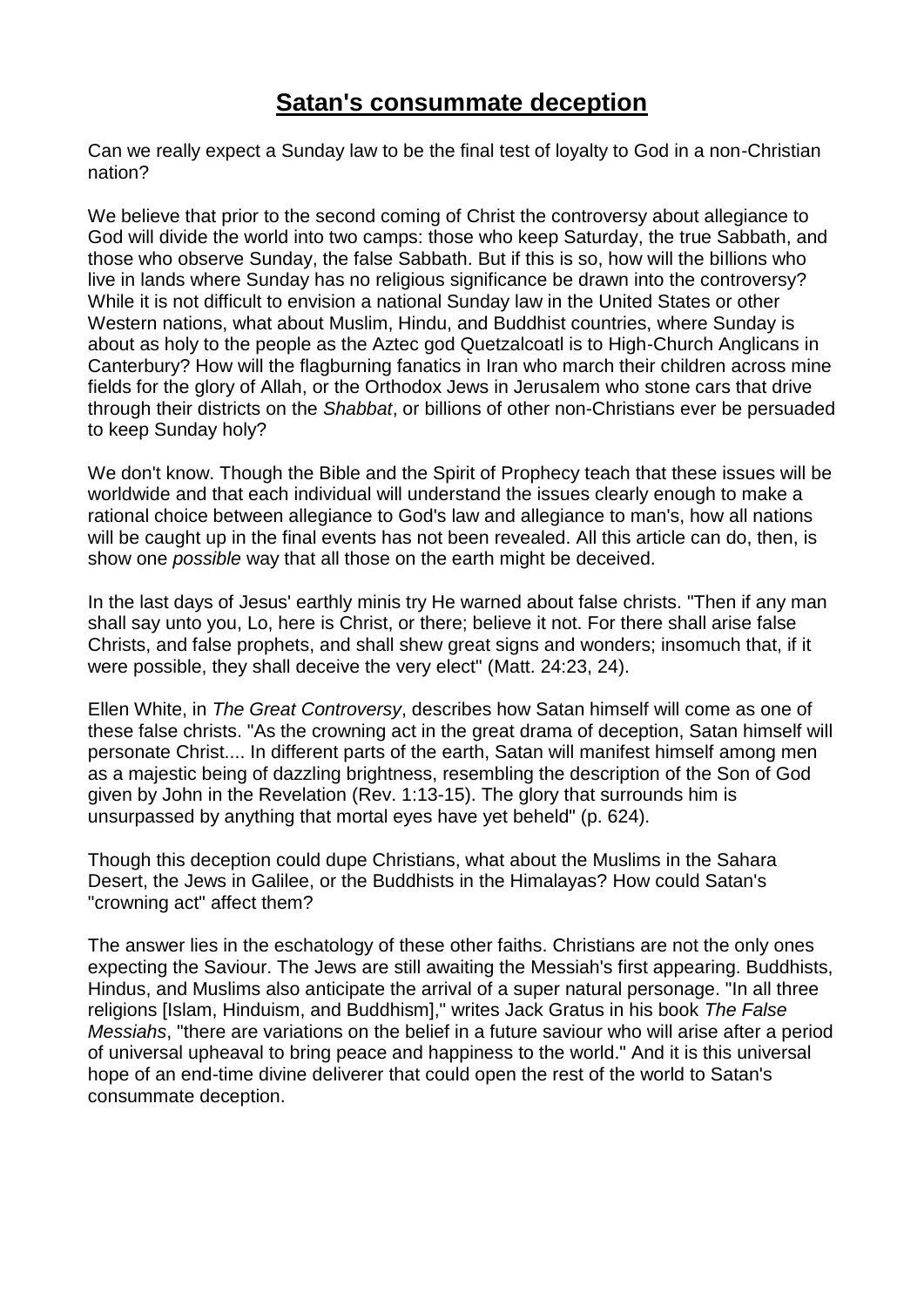#### **MESSIANIC WOES**

"All the prophets prophesied," says the Talmud, "only for messianic times." The great Jewish philosopher Moses ben Maimonides (1135-1204) taught that the coming of the Messiah was basic to Judaism. In the twelfth of his 13 Articles of Faith, he stated: "I firmly believe in the coming of the Messiah; and although He may tarry, I daily hope for His coming." Despite great confusion about the Messiah's advent, many believed, and still do, that He would appear during a time of great trouble, called the "Messianic Woes," when He would rescue His people and usher in a millennium of peace. "Only the cataclysmic intervention of a divinely endowed being," wrote Abba Hillel Silver in his classic *History of Messianic Speculation in Israel*, "at the moment of the nation's deepest degradation, could destroy the wicked powers which oppressed it, restore the people, cleansed by suffering, to its ancient glory, and rebuild the broken harmonies of the world."

This Advent hope, coupled with the jumbled theories concerning it, opened the Jews to a stream of messianic shams. Simeon Bar Kokba declared, "I am the Messiah!" and led a revolt against the Romans in A.D. 231 that left hundreds of thousands of Jews dead. In the fifth century, pseudomessiah Moses of Crete promised to lead the Jews dry-shod across the sea to Jerusalem. On the Day of Redemption many of the Jews, expecting the water to part, jumped into the sea and drowned.

Serene of Syria, Obayah Abu-Isa ben Ishak, David Alroy, Solomon Molcho, Abraham Abulafia, Isaac Luria, Shabbetai Zebi, Jacob Frank, and others all made messianic declarations and through the centuries thousands of Jews have believed them, often with disastrous results.

Even today a feverish messianism pulses among some Orthodox Jews. A few years ago zealots in Israel tried to blow up the Dome of the Rock in Jerusalem. Their motive, according to the *New Republic*, was to so enrage the Arabs that they would wage such a vicious jihad against Israel that "the Messiah would come to save his people from destruction."

#### **THE MUSLIM MAHDI**

Not only do Muslims believe in a divine "Restorer of the Faith," but many associate him with the returned Jesus. The Koran makes reference to the Christ's second coming (IV, 159). Known in Islamic tradition as the Mahdi, the twelfth in a line of Imams, the "Rightly Guided One" will usher in a thousand years of peace and justice after ending the reign of "antichrist." According to one Islamic tradition, the antichrist will devastate the whole world, leaving only Mecca and Medina in security, as these holy cities will be guarded by angelic legions. Christ at last will descend to earth and in a great battle will destroy the "mandevil."

Though all orthodox Muslims believe in the return of a divine "Restorer," they disagree on the exact nature of the return, a situation that has bred a procession of bogus Mahdis. Among them was Muhammad Ahmad, the Mahdi of Sudan, who revolted against the Egyptian administration in 1881 and after several spectacular victories established a theocratic state that lasted until 1898, when the British conquered it. Mirza Ghulam Ahmad, claiming to be the Mahdi, gained a following in the 1800s. Ali Mohammed of Shiraz declared: "I am, I am the promised one.... I am the one whose name you have for a thousand years invoked, at whose mention you have risen, whose advent you have longed to witness." He was shot by a firing squad. His sect exists today, known as the Baha'i.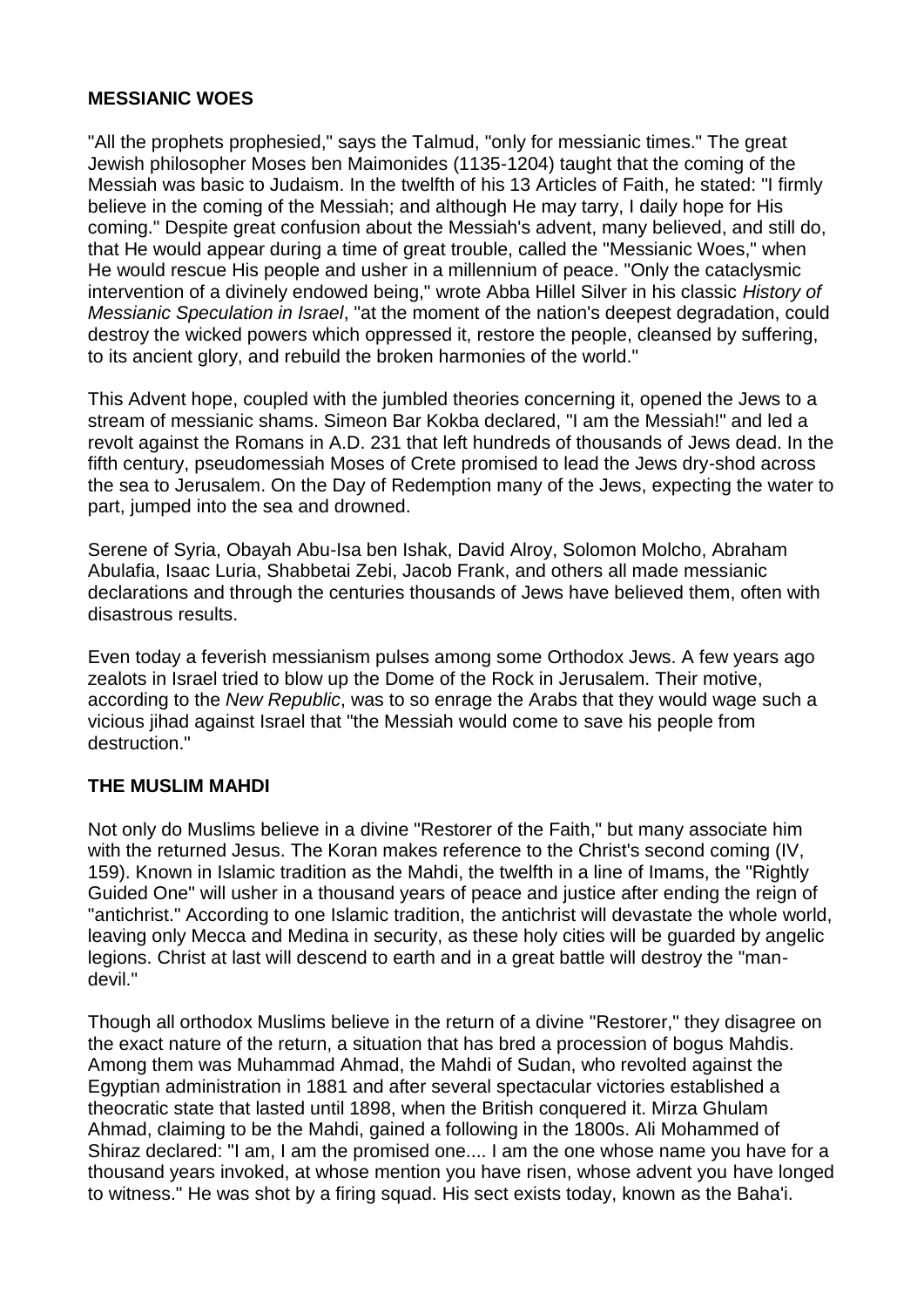# **HINDU AND BUDDHIST EXPECTATIONS**

According to Hindu belief, the god Vishnu incarnates himself whenever evil prevails. The most important incarnation, however, will be in the form of Kalki, who will appear in the clouds with a flaming sword in his hand, riding on a white steed. He will destroy all evildoers in an apocalyptic battle that will initiate a thousand-year reign of peace on the earth.

"So similar is this expectation to the Christian messianic hope," wrote Wilson Wallis in *Messiahs*: *Christian and Pagan*, "that some years ago the Reverend John Newton of Lahore took advantage of this prediction and wrote a tract showing that the true deliverer and king of righteousness had already come in the person of Jesus Christ. So striking seemed the fulfillment from a Hindu standpoint, that some hundreds in the city of Rampore were led to a faith in Christ as an avatar [incarnation] of Vishnu."

In the 1830s one shaman claimed that he was the incarnation of a Hindu god and led a rebellion against the British, who shot him dead. In northern India a Hindu beggar claimed that he was Kalki come to liberate the masses and initiate a thousand years of peace. After he was jailed his movement fizzled, as have dozens of other Hindu messianic movements.

According to some Buddhist sects, a long procession of bodhisattvas as incarnations of Buddha has appeared on the earth to bestow knowledge upon mankind. In some sects a future savior, the last Buddha, called Maitreya, "Son of Love," is expected to appear from heaven and bring great spiritual blessings. Though there is little incentive in Buddhism for any would-be messiahs, in Japan in 1910 a journalist appeared on the streets of Tokyo and claimed to be the Messiah-Buddha, asserting that he was the "consummation of all the prophecies since the beginning of the world." He and his small movement eventually faded away.

## **THIS SAME JESUS**

Ever since Jesus said, "Behold, I come quickly," Christians have been anticipating His return. Though the Bible, especially the New Testament, teems with Advent texts, Christians disagree on when He will come, where He will come, how He will come, and what He will do when He does come.

This Advent hope--coupled with the confusion over the particulars--has nurtured countless false christs. In 1534 radical Anabaptist John of Leiden declared himself a messianic king and took over the city of Munster in Westphalia. James Nayler, a seventeenth-century Quaker leader in England, had a large following who believed he was the messiah. In Russia messianic movements started under several false messiahs, including the notorious Skoptsy sect of the 1700s, whose leader demanded that his male followers be castrated. In China a self-proclaimed messiah, Hung Hsiu-Ch'iian, initiated a rebellion that took 20 million lives between 1850 and 1864. In America William E. Riker claimed he was the Holy Spirit and in the 1940s founded Holy City, California--his New Jerusalem.

Even today, false christs abound. Sun Myung Moon's messianic claims have received much publicity. Jesus Christ Lightning Amen, a middle-aged recluse reported to be living somewhere in an Arizona desert, gets less publicity but nonetheless believes he is the messiah.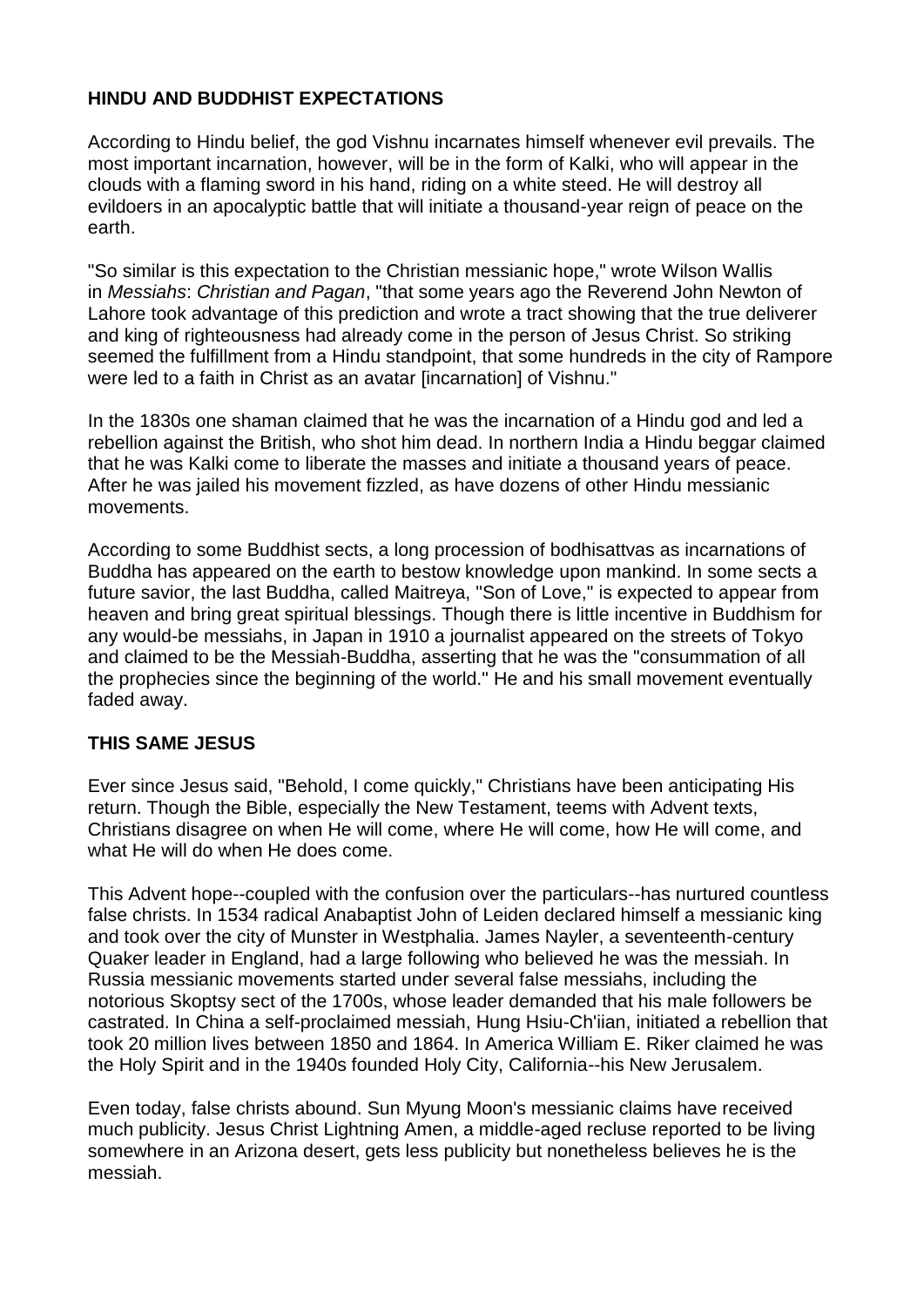## **THE CONSUMMATE DECEPTION**

The world's great religions have at least two important similarities that could become factors in Satan's grand deception: all expect a divine personage to usher in an era of peace, and all have discord within their own faith about the nature of his coming.

In *The Great Controversy* Ellen White describes the chaos prior to the Second Coming. She quotes [Revelation](https://biblia.com/bible/esv/Rev%2012.12) 12:12: "Woe to the inhabiters of the earth and of the sea! for the devil is come down unto you, having great wrath, because he knoweth that he hath but a short time." She places this verse in the last days: "Fearful are the scenes," she writes, "which call forth this exclamation from the heavenly voice. The wrath of Satan increases as his time grows short, and his work of deceit and destruction will reach its culmination in the time of trouble" (p. 623).

Historically, messianic fervor among the different faiths climaxed during crisis times because the people saw a divine deliverer as their only hope. Imagine, then, the messianic expectation of Hindus, Jews, Muslims, and Christians as they face "a time of trouble, such as never was since there was a nation even to that same time" [\(Dan.](https://biblia.com/bible/esv/Dan.%2012.1) 12:1), especially since most expect the messiah to come during a time of trouble.

Then, in the midst of this great turmoil, Satan will appear in different parts of the earth in unsurpassed glory. He comes--a majestic being of dazzling brightness--to the Islamic world in the way the Mahdi is expected, and Muslims bow down on their prayer carpets before the "Rightly Guided One," who will usher in the thousand years of peace. In glory unsurpassed by anything that mortal eyes have yet beheld, he arrives among the Hindus, who see him as Kalki, the final and climactic incarnation of Vishnu. The Jews rejoice; their long-awaited *Mashiach* has finally arrived, not as a humble servant, but as they have been expecting, a powerful king who will end the "Messianic Woes." The Buddhists see Maitreya, come to bestow blessing upon mankind. Meanwhile, Christians shout, "Christ has come! Christ has come!" All these groups--already confused about the nature of the Advent--have been duped in the past by charlatans with much less deceptive power than the devil. If people today believe that a Sun Myung Moon is the returned Christ, what will happen when Satan himself in unsurpassed glory makes the claim?

Also, if a divine personage--a false Jesus, Kalki, or Maitreya, it doesn't matter which- appeared on the earth, it wouldn't take long for millions of Communists to realize just how unreal "socialist realism" is.

Satan, impersonating Christ, speaks deep truths, heals the sick, and performs other miracles. In the Hindu world he quotes from the Vedas, before Muslims he quotes from the Koran, and before Christians "he presents some of the same gracious, heavenly truths which the Saviour uttered" (*ibid.*, p. 624). Then, because the world is suffering in a terrible time of trouble, he tells the non-Christians that to help end the woes they all should have a common day, Sunday, to worship God. In this "strong, almost overmastering delusion" he makes the same appeal to the Christian world, claiming "to have changed the Sabbath to Sunday" (*ibid*.).

And the billions of the world--desperate for the wars, the earthquakes, the famines, the pestilence, and the violence to stop obey the words of their long-awaited savior and pay homage to the false Sabbath, thus receiving the mark of the beast.